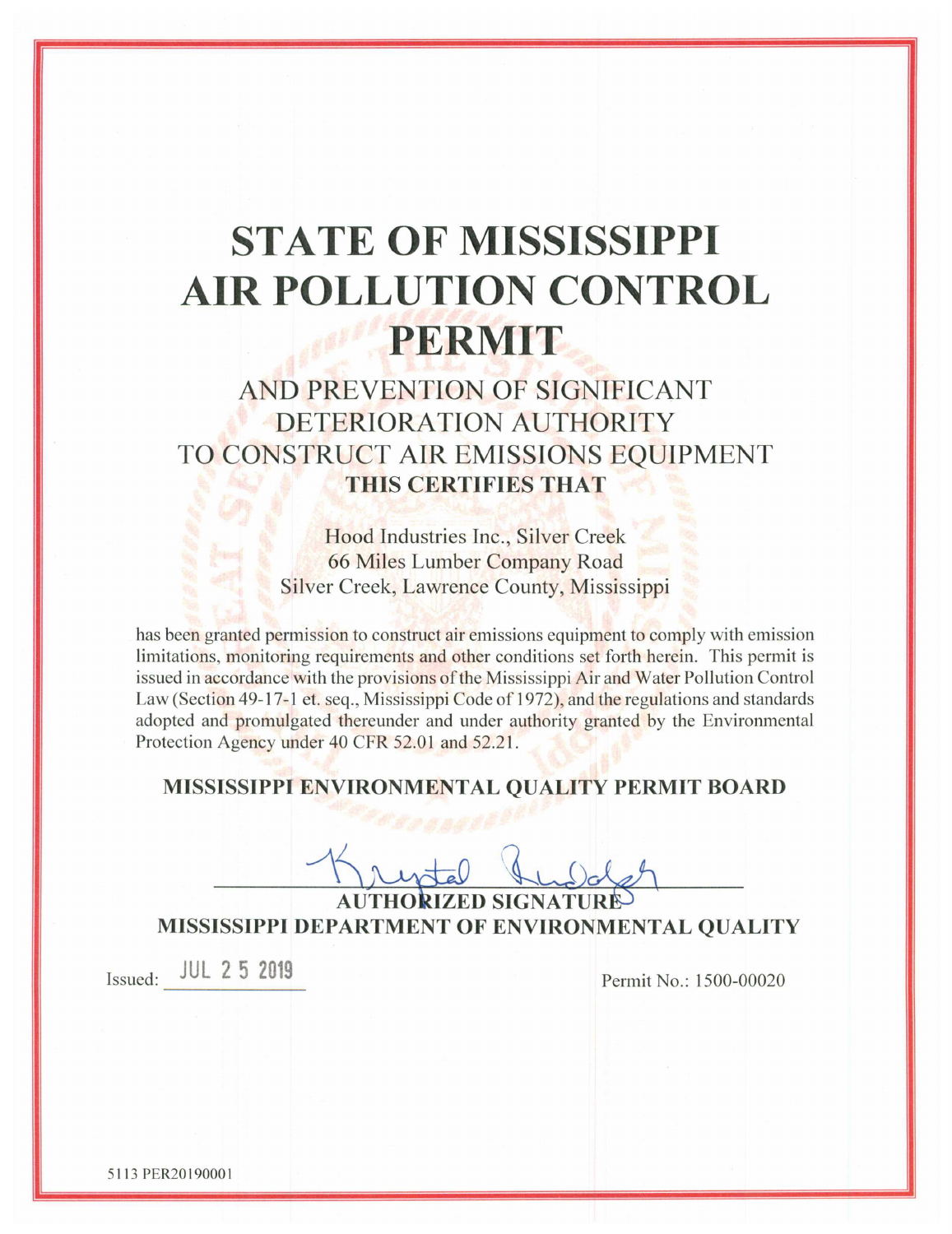# **PART I**

#### **A. GENERAL CONDITIONS**

1. This permit is for air pollution control purposes only.

(Ref.: 11 Miss. Admin. Code Pt. 2, R. 2.1.D.)

2. Any activities not identified in the application are not authorized by this permit.

(Ref.: Miss. Code Ann. 49-17-29 1.b)

3. The knowing submittal of a permit application with false information may serve as the basis for the Permit Board to void the permit issued pursuant thereto or subject the applicant to penalties for operating without a valid permit pursuant to State Law.

(Ref.: 11 Miss. Admin. Code Pt. 2, R. 2.2.B(5).)

4. It is the responsibility of the applicant/permittee to obtain all other approvals, permits, clearances, easements, agreements, etc., which may be required including, but not limited to, all required local government zoning approvals or permits.

(Ref.: 11 Miss. Admin. Code Pt. 2, R. 2.1.D(6).)

5. The issuance of a permit does not release the permittee from liability for constructing or operating air emissions equipment in violation of any applicable statute, rule, or regulation of state or federal environmental authorities.

(Ref.: 11 Miss. Admin. Code Pt. 2, R. 2.2.B(7).)

6. It shall not be a defense for a permittee in an enforcement action that it would have been necessary to halt or reduce the permitted activity in order to maintain compliance with the conditions of the permit, unless halting or reducing activity would create an imminent and substantial endangerment threatening the public health and safety of the lives and property of the people of this state.

(Ref.: 11 Miss. Admin. Code Pt. 2, R. 2.2.B(15)(a).)

7. The permit and/or any part thereof may be modified, revoked, reopened, and reissued, or terminated for cause. Sufficient cause for a permit to be reopened shall exist when an air emissions stationary source becomes subject to Title V. The filing of a request by the permittee for a permit modification, revocation and reissuance, or termination, or of a notification of planned changes or anticipated noncompliance does not stay any permit condition.

(Ref.: 11 Miss. Admin. Code Pt. 2, R. 2.2.B(15)(b).)

5113 PER20190001 8. The permit does not convey any property rights of any sort, or any exclusive privilege.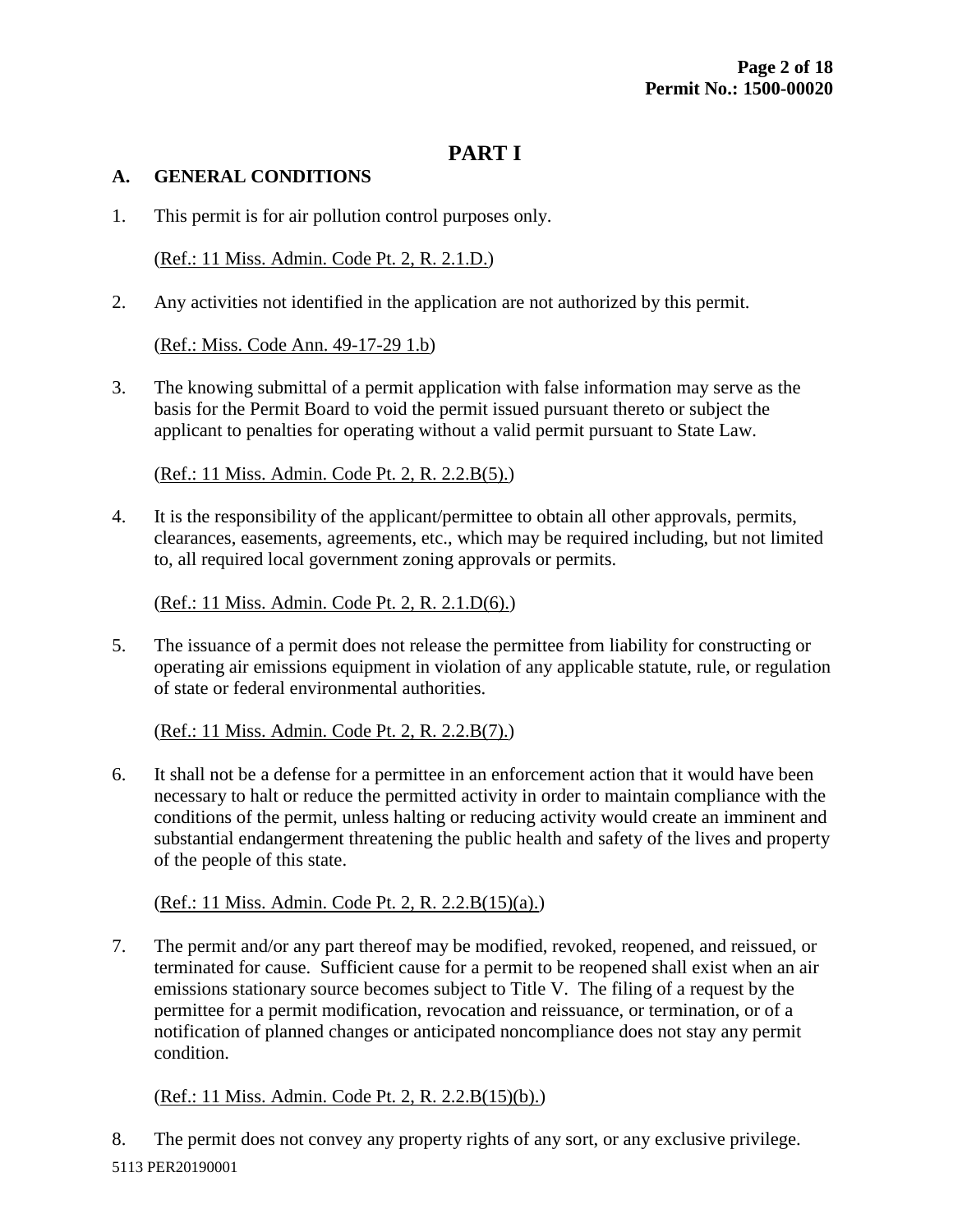#### (Ref.: 11 Miss. Admin. Code Pt. 2, R. 2.2.B(15)(c).)

9. The permittee shall furnish to the DEQ within a reasonable time any information the DEQ may request in writing to determine whether cause exists for modifying, revoking and reissuing, or terminating the permit or to determine compliance with the permit. Upon request, the permittee shall also furnish to the DEQ copies of records required to be kept by the permit or, for information claimed to be confidential, the permittee shall furnish such records to the DEQ along with a claim of confidentiality. The permittee may furnish such records directly to the Administrator along with a claim of confidentiality.

#### (Ref.: 11 Miss. Admin. Code Pt. 2, R. 2.2.B(15)(d).)

10. Design and Construction Requirements: The stationary source shall be designed and constructed so as to operate without causing a violation of an Applicable Rules and Regulations, without interfering with the attainment and maintenance of State and National Ambient Air Quality Standards, and such that the emission of air toxics does not result in an ambient concentration sufficient to adversely affect human health and well-being or unreasonably and adversely affect plant or animal life beyond the stationary source boundaries.

#### (Ref.: 11 Miss. Admin. Code Pt. 2, R. 2.5.A.)

11. Solids Removal: The necessary facilities shall be constructed so that solids removed in the course of control of air emissions may be disposed of in a manner such as to prevent the solids from becoming windborne and to prevent the materials from entering State waters without the proper environmental permits.

(Ref.: Miss. Code Ann. 49-17-29)

12. Diversion and Bypass of Air Pollution Controls: The air pollution control facilities shall be constructed such that diversion from or bypass of collection and control facilities is not needed except as provided for in 11 Miss. Admin. Code Pt. 2, R. 1.1.10, "*Air Emission Regulations for the Prevention, Abatement, and Control of Air Contaminants*", Section 10.

(Ref.: 11 Miss. Admin. Code Pt. 2, R. 1.10.)

13. Fugitive Dust Emissions from Construction Activities: The construction of the stationary source shall be performed in such a manner so as to reduce fugitive dust emissions from construction activities to a minimum.

(Ref.: 11 Miss. Admin. Code Pt. 2, R. 2.5.A(4).)

14. Right of Entry: The permittee shall allow the Mississippi Department of Environmental Quality Office of Pollution Control and the Mississippi Environmental Quality Permit Board and/or their representatives upon presentation of credentials: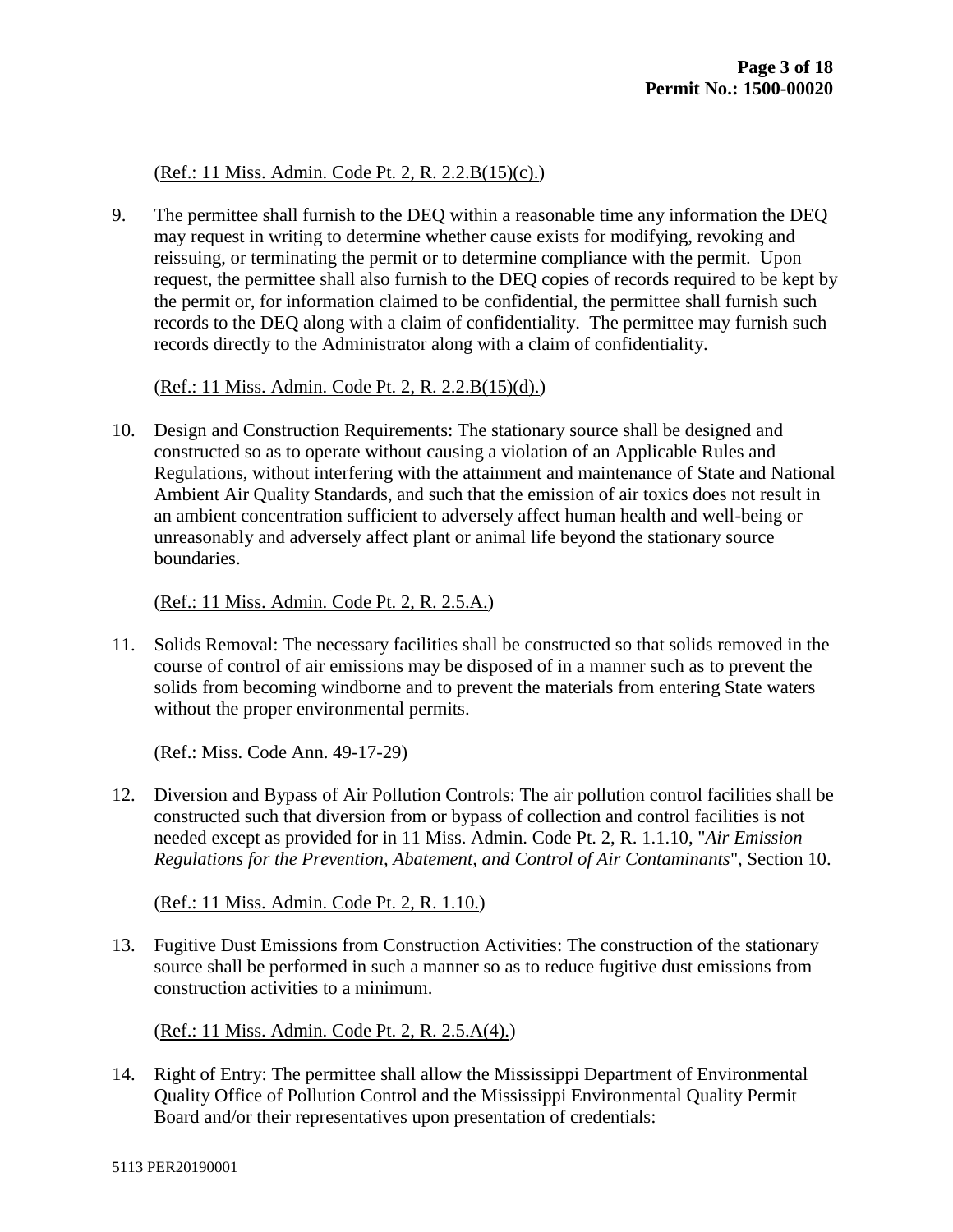- a) To enter upon the permittee's premises where an air emission source is located or in which any records are required to be kept under the terms and conditions of this permit; and
- b) At reasonable times to have access to and copy any records required to be kept under the terms and conditions of this permit; to inspect any monitoring equipment or monitoring method required in this permit; and to sample any air emissions.

#### (Ref.: Miss. Code Ann. 49-17-21)

- 15. Permit Modification or Revocation: After notice and opportunity for a hearing, the Permit Board may modify the permit or revoke it in whole or in part for good cause shown including, but not limited to:
	- a) Persistent violation of any of the terms or conditions of this permit;
	- b) Obtaining this permit by misrepresentation or failure to disclose fully all relevant facts; or
	- c) A change in federal, state, or local laws or regulations that require either a temporary or permanent reduction or elimination of previously authorized air emission.

#### (Ref.: 11 Miss. Admin. Code Pt. 2, R. 2.2.C.)

16. Public Record and Confidential Information: Except for data determined to be confidential under the Mississippi Air & Water Pollution Control Law, all reports prepared in accordance with the terms of this permit shall be available for public inspection at the offices of the Mississippi Department of Environmental Quality, Office of Pollution Control.

(Ref.: Miss. Code Ann. 49-17-39)

17. Permit Transfer: This permit shall not be transferred except upon approval of the Permit Board.

(Ref.: 11 Miss. Admin. Code Pt. 2, R. 2.16.B.)

18. Severability: The provisions of this permit are severable. If any provision of the permit, or the application of any provision of the permit to any circumstances, is challenged or held invalid, the validity of the remaining permit provisions and/or portions thereof or their application to other persons or sets of circumstances, shall not be affected thereby.

#### (Ref.: 11 Miss. Admin. Code Pt. 2, R. 2.1.D(7).)

19. Permit Expiration: The permit to construct will expire if construction does not begin within eighteen (18) months from the date of issuance or if construction is suspended for 18 months or more.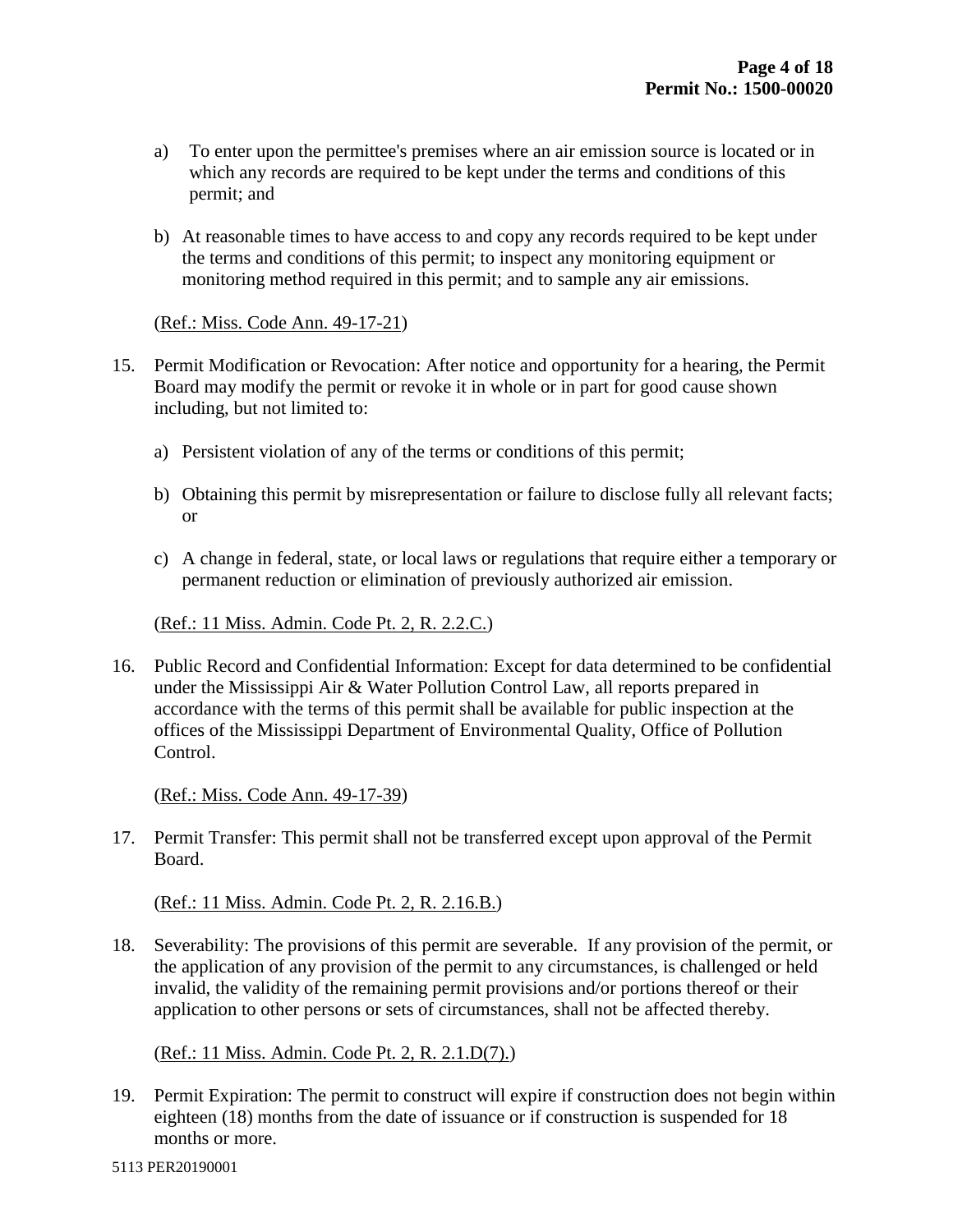(Ref.: 11 Miss. Admin. Code Pt. 2, R. 2.5.C(1).)

20. Certification of Construction: A new stationary source issued a Permit to Construct cannot begin operation until certification of construction by the permittee.

(Ref.: 11 Miss. Admin. Code Pt. 2, R. 2.5.D(3).)

21. Beginning Operation: Except as prohibited in Part I, Condition 24 of this permit, after certification of construction by the permittee, the Permit to Construct shall be deemed to satisfy the requirement for a permit to operate until the date the application for issuance or modification of the Title V Permit or the application for issuance or modification of the State Permit to Operate, whichever is applicable, is due. This provision is not applicable to a source excluded from the requirement for a permit to operate as provided by 11 Miss. Admin. Code Pt. 2, R. 2.13.G.

(Ref.: 11 Miss. Admin. Code Pt. 2, R. 2.5.D(4).)

22. Application for a Permit to Operate: Except as otherwise specified in Part I, Condition 24 of this permit, the application for issuance or modification of the State Permit to Operate or the Title V Permit, whichever is applicable, is due twelve (12) months after beginning operation or such earlier date or time as specified in the Permit to Construct. The Permit Board may specify an earlier date or time for submittal of the application. Beginning operation will be assumed to occur upon certification of construction, unless the permittee specifies differently in writing.

(Ref.: 11 Miss. Admin. Code Pt. 2, R. 2.5.D(5).)

23. Operating Under a Permit to Construct: Except as otherwise specified in Part I, Condition 24 of this permit, upon submittal of a timely and complete application for issuance or modification of a State Permit to Operate or a Title V Permit, whichever is applicable, the applicant may continue to operate under the terms and conditions of the Permit to Construct and in compliance with the submitted application until the Permit Board issues, modifies, or denies the Permit to Operate.

(Ref.: 11 Miss. Admin. Code Pt. 2, R. 2.5.D(6).)

24. Application Requirements for a Permit to Operate for Moderate Modifications: For moderate modifications that require contemporaneous enforceable emissions reductions from more than one emission point in order to "*net*" out of PSD/NSR, the applicable Title V Permit to Operate or State Permit to Operate must be modified prior to beginning operation of the modified facilities.

(Ref.: 11 Miss. Admin. Code Pt. 2, R. 2.5.D(7).)

25. Compliance Testing: Regarding compliance testing: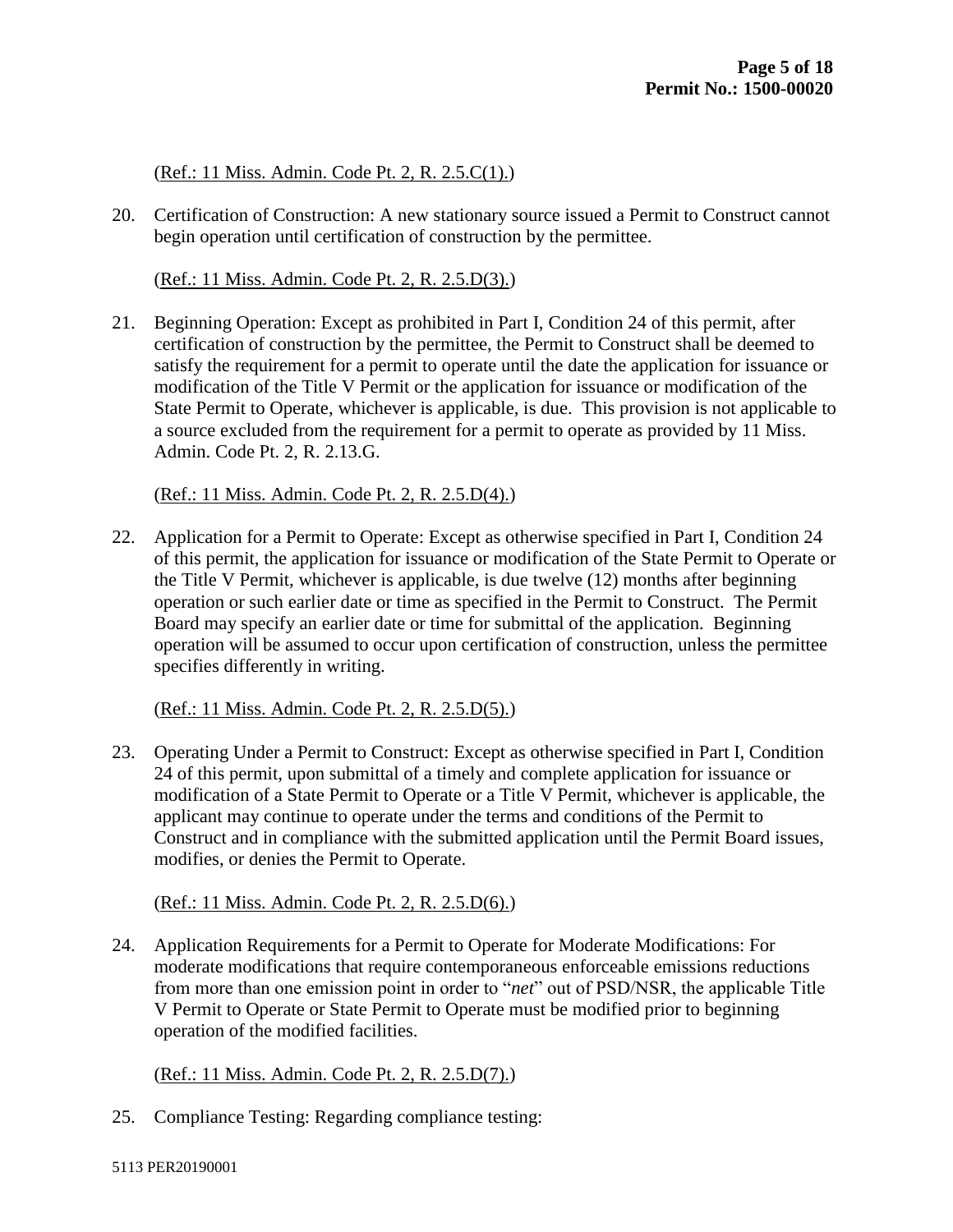- a) The results of any emissions sampling and analysis shall be expressed both in units consistent with the standards set forth in any Applicable Rules and Regulations or this permit and in units of mass per time.
- b) Compliance testing will be performed at the expense of the permittee.
- c) Each emission sampling and analysis report shall include but not be limited to the following:
	- (1) Detailed description of testing procedures;
	- (2) Sample calculation(s);
	- (3) Results; and
	- (4) Comparison of results to all Applicable Rules and Regulations and to emission limitations in the permit.

(Ref.: 11 Miss. Admin. Code Pt. 2, R. 2.6.B(3), (4), & (6).)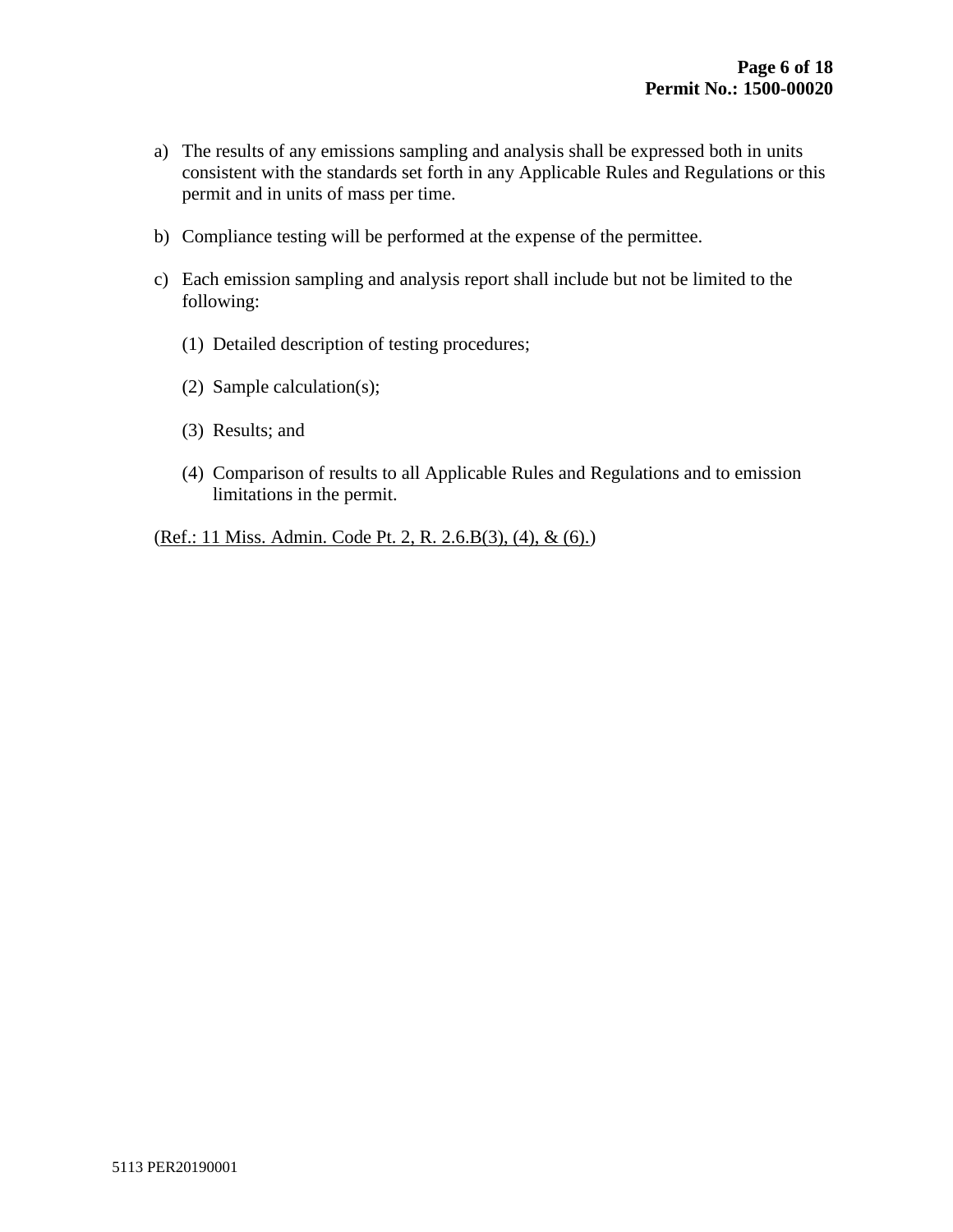#### **B. GENERAL NOTIFICATION REQUIREMENTS**

1. Within fifteen (15) days of beginning actual construction, the permittee must notify DEQ in writing that construction has begun.

#### (Ref.: 11 Miss. Admin. Code Pt. 2, R. 2.5.C(2).)

2. The permittee must notify DEQ in writing when construction does not begin within eighteen (18) months of issuance or if construction is suspended for eighteen (18) months or more.

(Ref.: 11 Miss. Admin. Code Pt. 2, R. 2.5.C(3).)

3. Upon the completion of construction or installation of an approved stationary source or modification, the applicant shall notify the Permit Board that construction or installation was performed in accordance with the approved plans and specifications on file with the Permit Board.

#### (Ref.: 11 Miss. Admin. Code Pt. 2, R. 2.5.D(1).)

4. The Permit Board shall be promptly notified in writing of any change in construction from the previously approved plans and specifications or permit. If the Permit Board determines the changes are substantial, it may require the submission of a new application to construct with "as built" plans and specifications. Notwithstanding any provision herein to the contrary, the acceptance of an "*as built*" application shall not constitute a waiver of the right to seek compliance penalties pursuant to State Law.

(Ref.: 11 Miss. Admin. Code Pt. 2, R. 2.5.D(2).)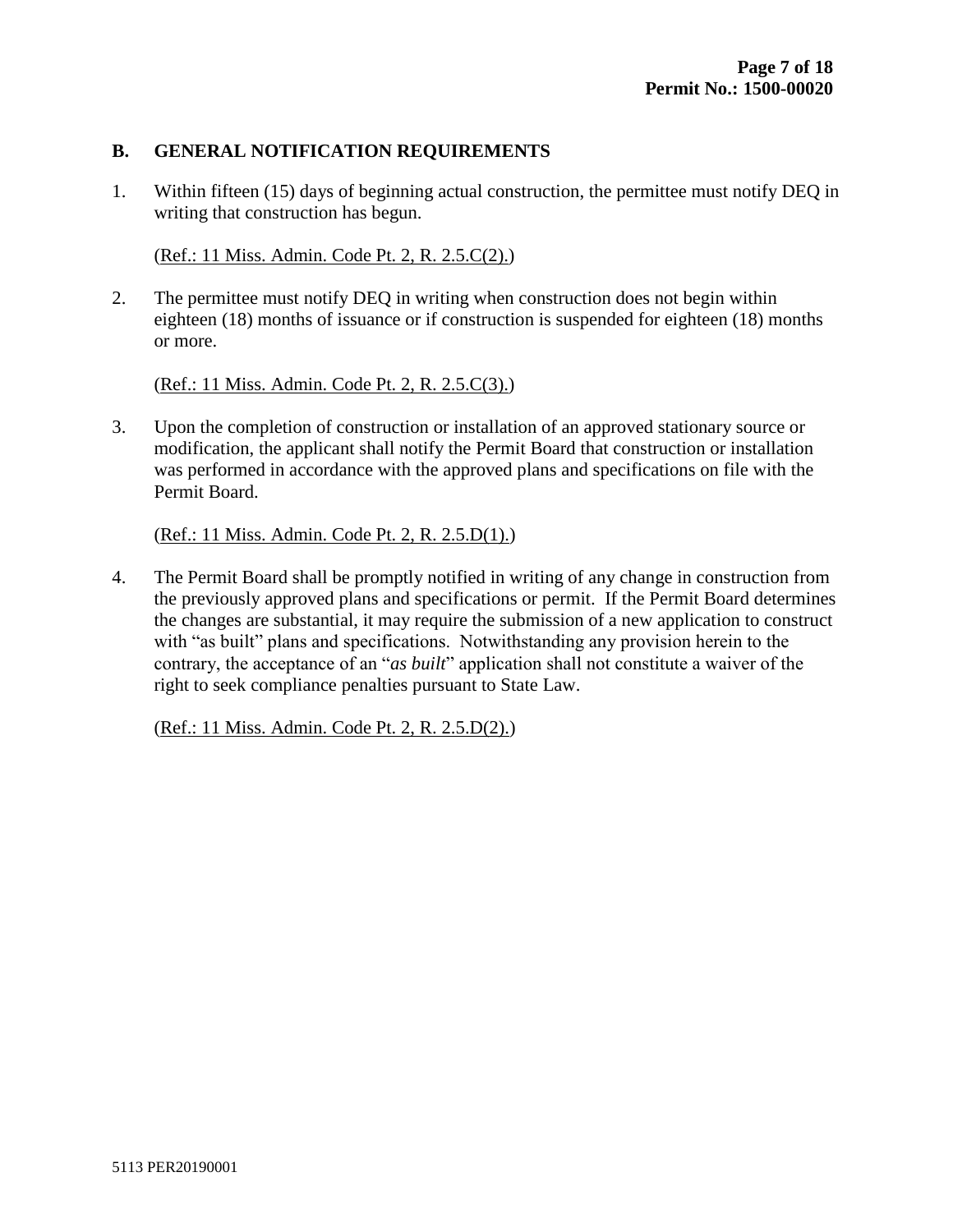# **PART II EMISSION LIMITATIONS**

Beginning upon permit issuance, the permittee is authorized to construct the following air emissions source for the emission of air contaminants**:**

**Emission Point AA-001** – 30 MMBTU per hour Direct-Fired Lumber Kiln permitted to burn Wood Residue with LPG ignition

The referenced air emissions source shall be modified to comply with the emission limitations and monitoring requirements specified below.

# **EMISSIONS LIMITATIONS**

Sulfur Dioxide  $(SO_2)$  500 parts per million by volume (ppm<sub>v</sub>) (Ref.: 11 Miss Admin. Code Pt. 2, R. 1.4.B(1).)

# **BACT LIMITATIONS**

Volatile Organic Compounds (WPP1 VOC\*) 4.636 pounds per MBF and 130 tons per year, as determined by EPA Test Method 25A in Appendix A of 40 CFR Part 60 and OTM 26 – VOC Measurement for the Wood Products Industry

All test methods specified above shall be those versions, or their approved equivalents, which are in effect upon permit issuance.

\* "*WPP1 VOC*" *(Wood Products Protocol 1 VOC) is the approximate calculation of the total VOC mass as it relates to carbon, methanol, and formaldehyde.*

# **OPERATIONAL LIMITATIONS**

For Emission Point AA-001, the permittee shall limit the throughput of lumber through each kiln to no more than 56.064 million board feet (MMBF – 56,064 MBF) per year based on a rolling 12-month period.

# (Ref.: PSD Construction Permit issued as specified herein)

• For Emission Point AA-001, the permittee is authorized to only utilize uncontaminated wood residue as a fuel source. For the purpose of this permit, "*wood residue*" is defined as sawdust, bark, green chips, and planer shavings generated from the processing of harvested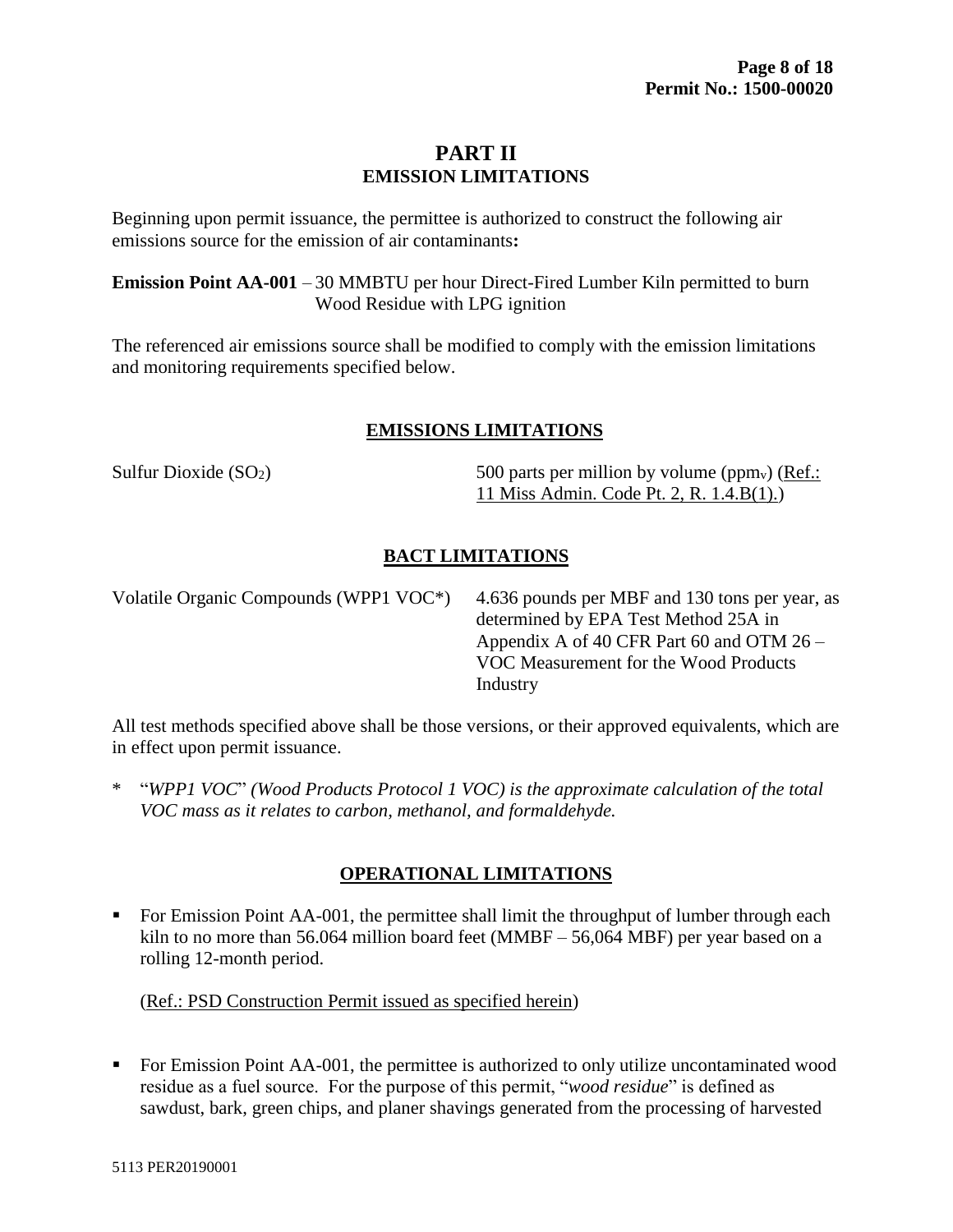timber and may be purchased from outside sources. Additionally, the permittee is authorized to use liquefied petroleum gas (LPG) as igniter fuel during kiln startups.

(Ref.: PSD Construction Permit issued as specified herein)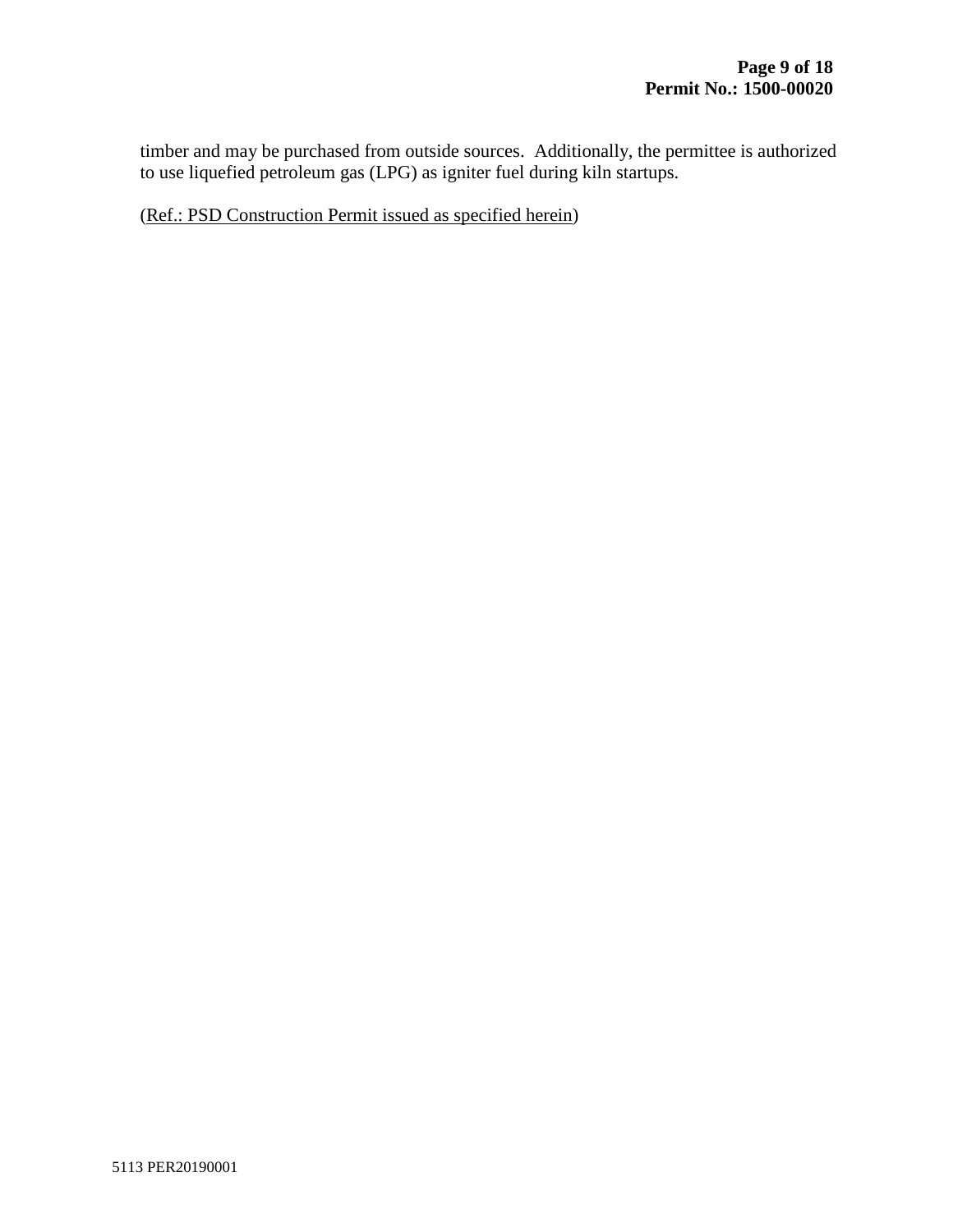# **PART II EMISSION LIMITATIONS (CONTINUED)**

Beginning upon permit issuance, the permittee is authorized to construct the following air emissions source for the emission of air contaminants**:**

**Emission Point AA-002** – 30 MMBTU per hour Direct-Fired Lumber Kiln permitted to burn Wood Residue with LPG ignition

The referenced air emissions source shall be modified to comply with the emission limitations and monitoring requirements specified below.

# **EMISSIONS LIMITATIONS**

Sulfur Dioxide  $(SO_2)$  500 parts per million by volume (ppm<sub>v</sub>) (Ref.: 11 Miss Admin. Code Pt. 2, R. 1.4.B.(1).)

# **BACT LIMITATIONS**

Volatile Organic Compounds (VOC WPP1\*) 4.636 pounds per MBF and 130 tons per year, as determined by EPA Test Method 25A in Appendix A of 40 CFR Part 60 and OTM 26 – VOC Measurement for the Wood Products Industry

All test methods specified above shall be those versions, or their approved equivalents, which are in effect upon permit issuance.

\* "*WPP1 VOC*" *(Wood Products Protocol 1 VOC) is the approximate calculation of the total VOC mass as it relates to carbon, methanol, and formaldehyde*.

# **OPERATIONAL LIMITATIONS**

 For Emission Point AA-002, the permittee shall limit the throughput of lumber through the kiln to no more than 56.064 million board feet (MMBF, or 56,064 MBF) per year based on a rolling 12-month period.

# (Ref.: PSD Construction Permit issued as specified herein)

For Emission Point AA-002, the permittee is authorized to only utilize uncontaminated wood residue as a fuel source. For the purpose of this permit, "*wood residue*" is defined as sawdust, bark, green chips, and planer shavings generated from the processing of harvested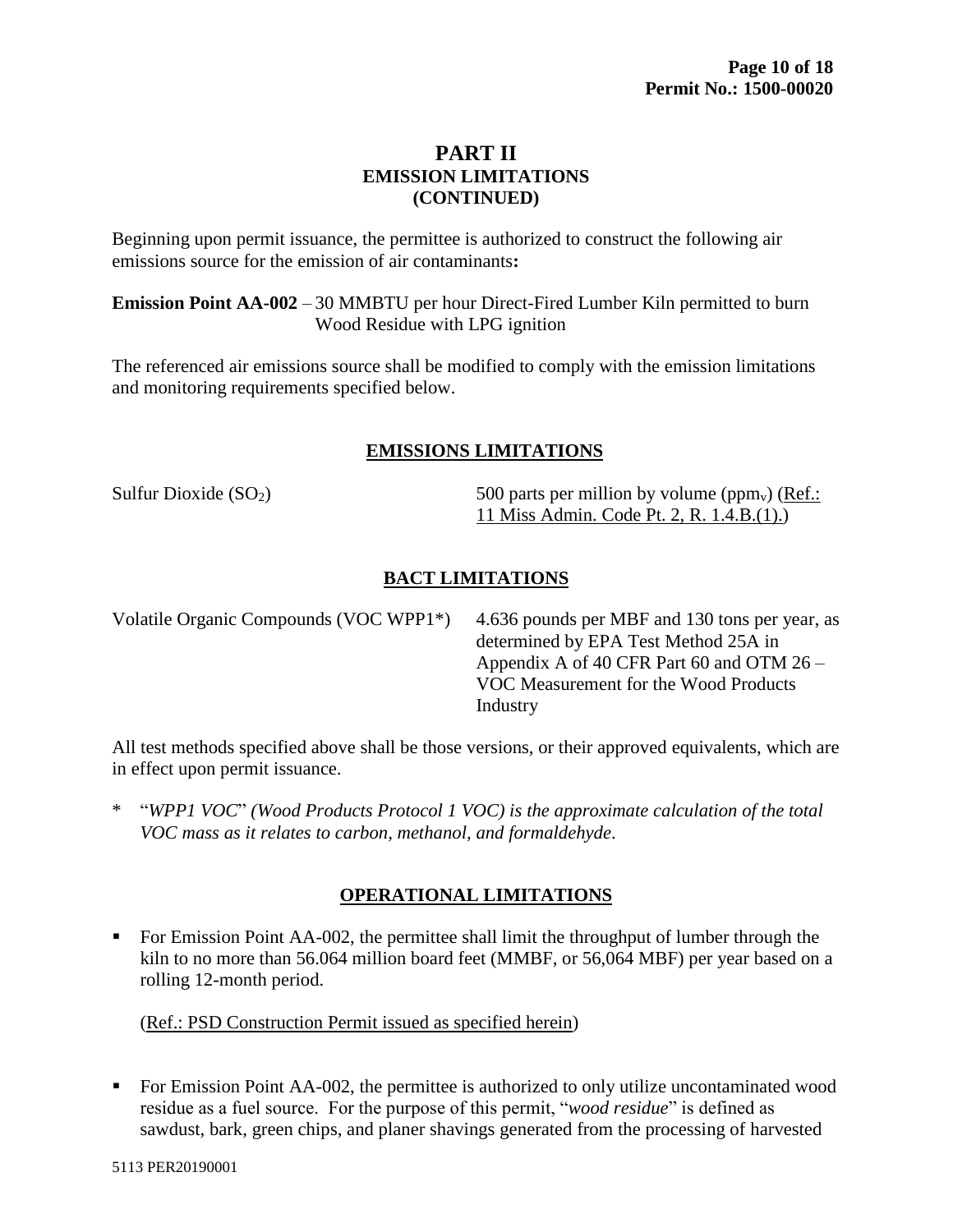timber and may be purchased from outside sources. Additionally, the permittee is authorized to use liquefied petroleum gas (LPG) as igniter fuel during kiln startups.

(Ref.: PSD Construction Permit issued as specified herein)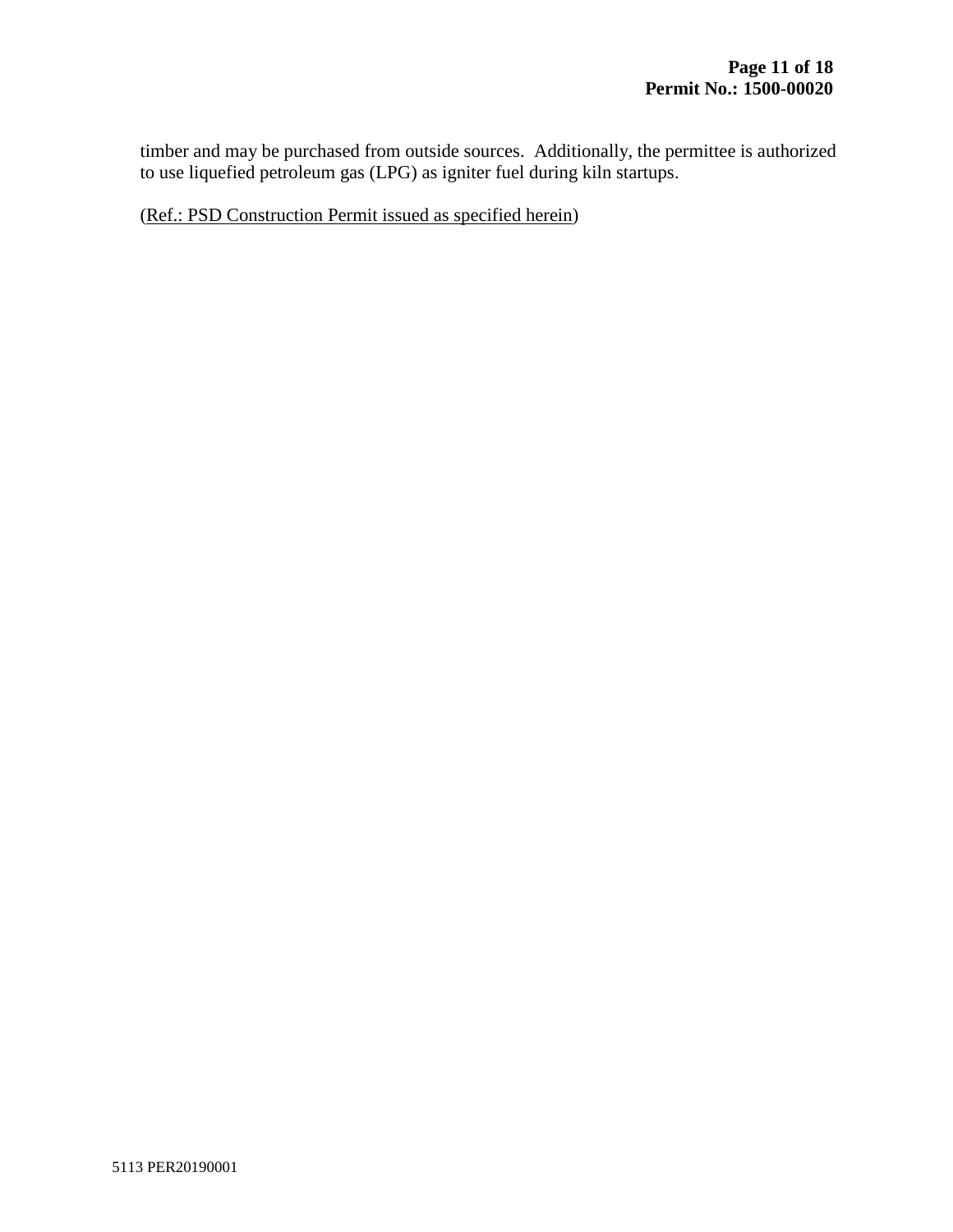# **PART II EMISSION LIMITATIONS (CONTINUED)**

Beginning upon permit issuance, the permittee is authorized to modify the following air emissions source for the emission of air contaminants**:**

**Emission Point AA-004** – Emissions from cyclone fed by planer

The referenced air emissions source shall be modified to comply with the emission limitations and monitoring requirements specified below.

# **EMISSIONS LIMITATIONS**

Opacity 40% as determined by EPA Test Method 9; Appendix A; 40 CFR Part 60. (Ref.: 11 Miss. Code Pt. 2, R. 1.3.B.)

All test methods specified above shall be those versions, or their approved equivalents, which are in effect upon permit issuance.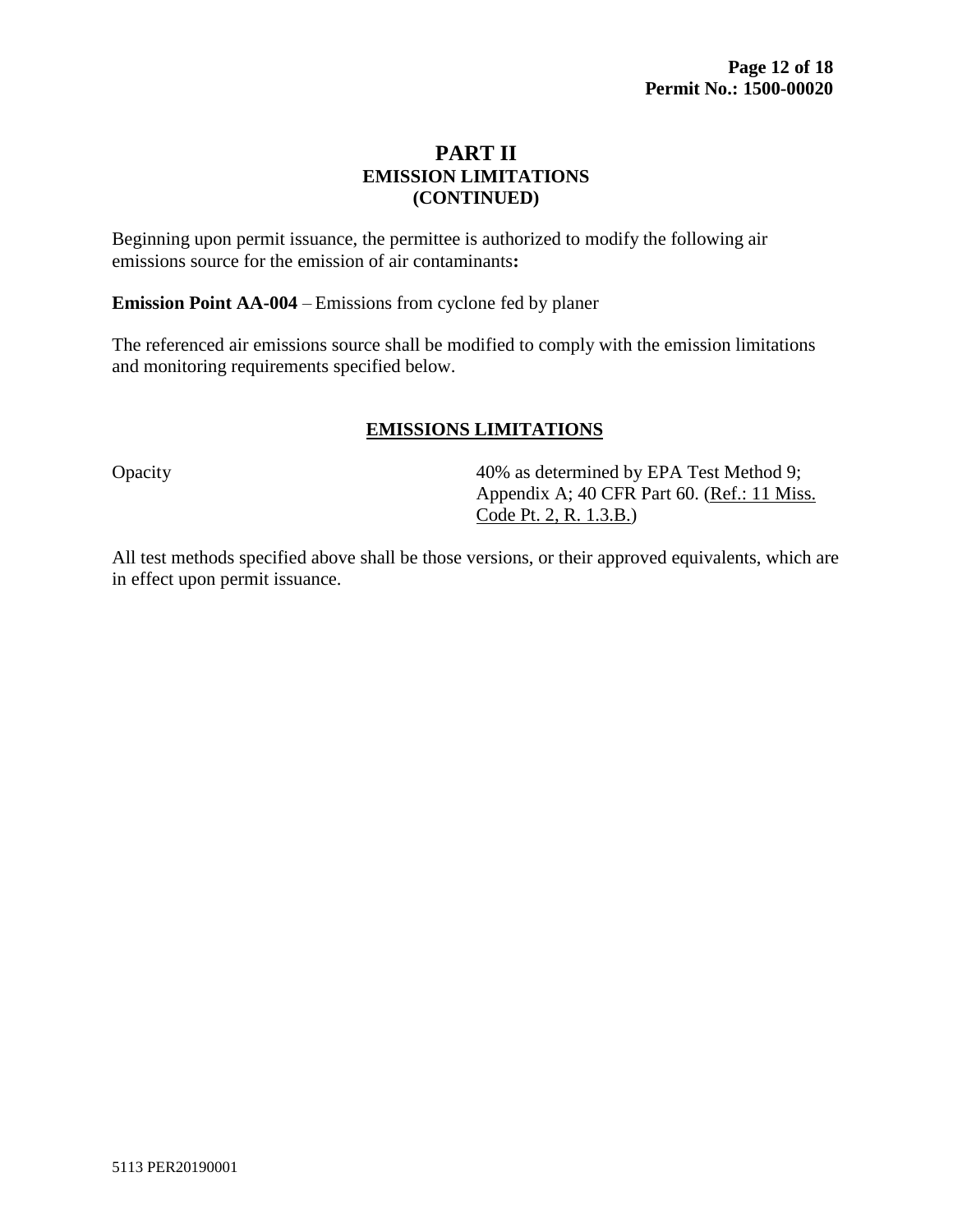# **PART II EMISSION LIMITATIONS (CONTINUED)**

Beginning upon permit issuance, the permittee is authorized to modify the following air emissions source for the emission of air contaminants**:**

**Emission Point AA-005** – Emissions from cyclone that recovers material from Hog to be stored in fuel silo

The referenced air emissions source shall be modified to comply with the emission limitations and monitoring requirements specified below.

# **EMISSIONS LIMITATIONS**

Opacity 40% as determined by EPA Test Method 9; Appendix A; 40 CFR Part 60. (Ref.: 11 Miss. Code Pt. 2, R. 1.3.B.)

All test methods specified above shall be those versions, or their approved equivalents, which are in effect upon permit issuance.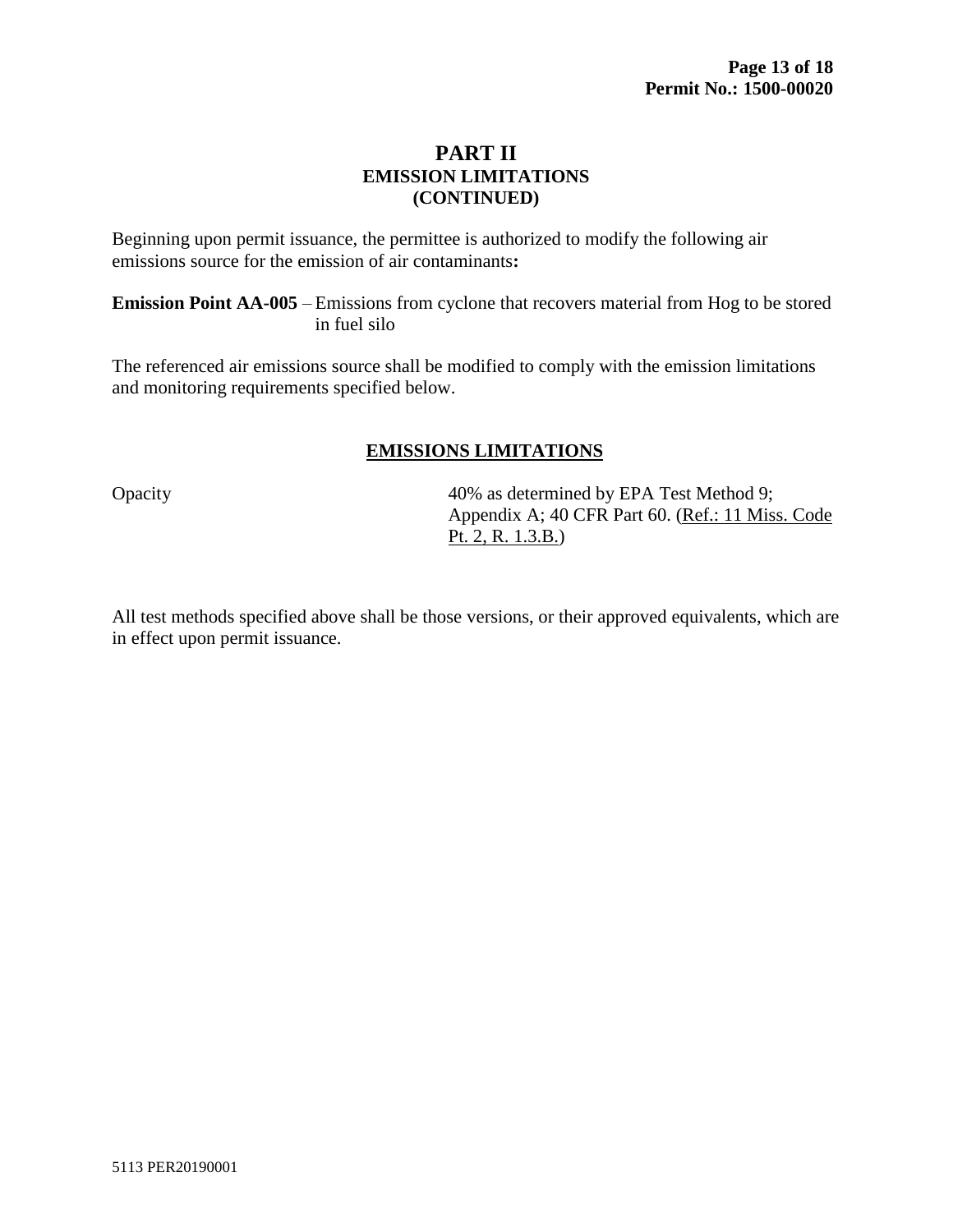# **PART III**

# **SECTION 1. MONITORING REQUIREMENTS**

1.1 For Emission Points AA-001 and AA-002, the permittee shall record and maintain the throughput of dried lumber produced monthly in thousand board feet (MBF). Additionally, the permittee shall maintain all recorded data on-site for a minimum of five (5) years.

(Ref.: 11 Miss. Admin. Code Pt. 2, R. 6.3.A(3)(a)(2).)

1.2 For Emission Points AA-001 and AA-002, the permittee shall perform monthly inspections to ensure that a referenced emission source is operating as designed. If any problem(s) is noted during any inspection, the permittee shall conduct the necessary maintenance to ensure operation of the emission source as originally designed.The results of all inspections and any maintenance actions (if necessary) shall be recorded and maintained on-site for a minimum of five (5) years.

(Ref.: 11 Miss. Admin. Code Pt. 2, R. 6.3.A(3)(a)(2).)

1.3 For Emission Points AA-001 and AA-002, to indicate compliance with the BACT Limit of 4.636 lb VOC per MBF dried lumber, the permittee shall maintain the minimum moisture content of dried lumber at 12% or greater on an annual average basis. For Emission Points AA-001 and AA-002, the permittee shall monitor and record the moisture content of dried lumber processed after the planer mill. Additionally, the results shall be maintained on-site for a minimum of five (5) years.

(Ref.: 11 Miss Admin. Code Pt. 2, R. 2.2.B(10).)

- 1.4 For Emission Points AA-001 and AA-002, within sixty (60) days upon issuance of this permit**,** the permittee shall develop a formal plan that establishes work practice standards in accordance with the manufacturer's specifications for batch direct-fired kiln operations. The plan shall specify a target moisture content for kiln dry dimensional lumber and kiln dry timber and a dry and wet bulb temperature range. Operating parameters for each batch of lumber dried shall be recorded. Additionally, the plan shall establish an adequate routine for conducting preventative maintenance on the kilns that includes, at a minimum, the following actions:
	- Conducting walk-around inspections;
	- Confirming proper wet-bulb operation;
	- Conducting entrance / exit baffle inspections;
	- Greasing the kiln cart wheels and fan shaft bearings;
	- Checking hydraulic oil levels;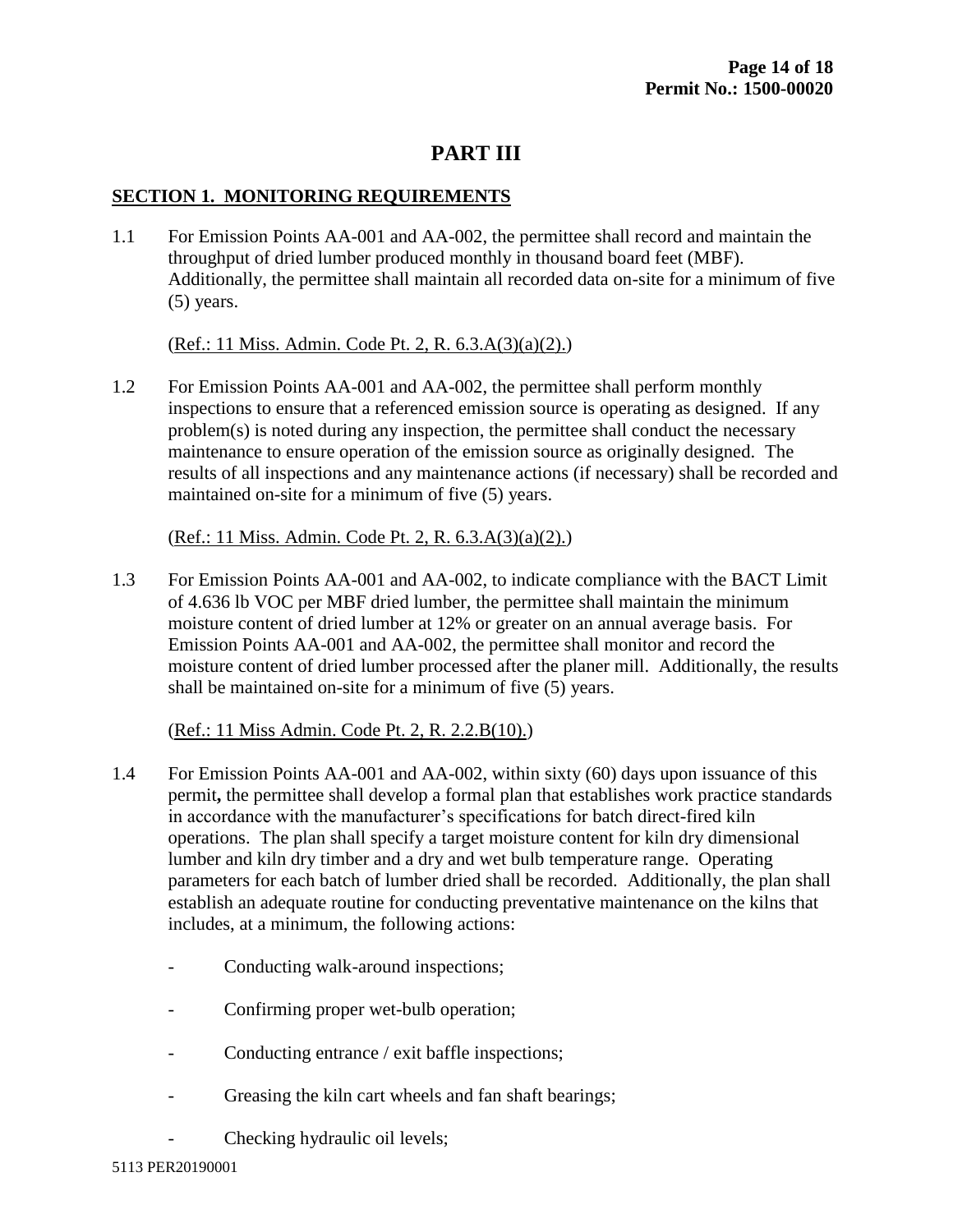- Calibrating moisture content equipment;
- Calibrating temperature probe equipment.

All inspections and maintenance actions shall be conducted on the specified schedule as required by the plan. Additionally, the plan shall be maintained on-site and made readily available for review by MDEQ personnel.

If any problem(s) is noted during an inspection, the permittee shall perform the necessary maintenance to ensure operation of the kiln as originally designed. The results from all inspections and any maintenance actions (if necessary) shall be recorded and maintained on-site for a minimum of five (5) years.

The permittee shall submit a semi-annual notification that summarizes any revision(s) made to the maintenance and inspection plan no later than January 31st and July 31st of each calendar year for the preceding six-month period. If an amendment is made to the plan in any six-month period, the permittee shall include the revision(s) within the corresponding semi-annual monitoring report. If no amendments are made within the six-month period, note that no amendments were made during that period in the semiannual report.

(Ref.: PSD Construction Permit issued as specified herein)

1.5 For Emission Points AA-004 and AA-005, the permittee shall have a certified visible emission evaluation (VEE) reader perform monthly visible emission observations on the exhaust discharged from the cyclones. If any visible emissions are detected , which appear to be in excess of 40%, during an observation period of six (6) consecutive minutes (excluding water droplets) from any denoted cyclone, a certified visible emission evaluation (VEE) reader shall perform visible emission evaluation (VEE) using EPA Reference Method 9 (i.e. "*Method 9*"). However, if the visible emissions after a period of 6 minutes are determined to be less than 20% opacity, then the permittee can elect to discontinue performing the VEE.

In the event a Method 9 observation cannot be conducted on a denoted cyclone, the permittee shall record the conditions and provide an explanation of why it was not possible to perform the VEE in the semiannual report required by Condition 2.4.

The permittee must maintain documents pertaining to all visual observations, the nature and cause of any visible emissions, any corrective action(s) taken to prevent or minimize emissions, and the date / time when visual emission observations were conducted. The results of each respective observation and evaluation shall be recorded and maintained on-site for a minimum of five (5) years.

(Ref.: 11 Miss. Admin. Code Pt. 2, R. 6.3.A(3)(a)(2).)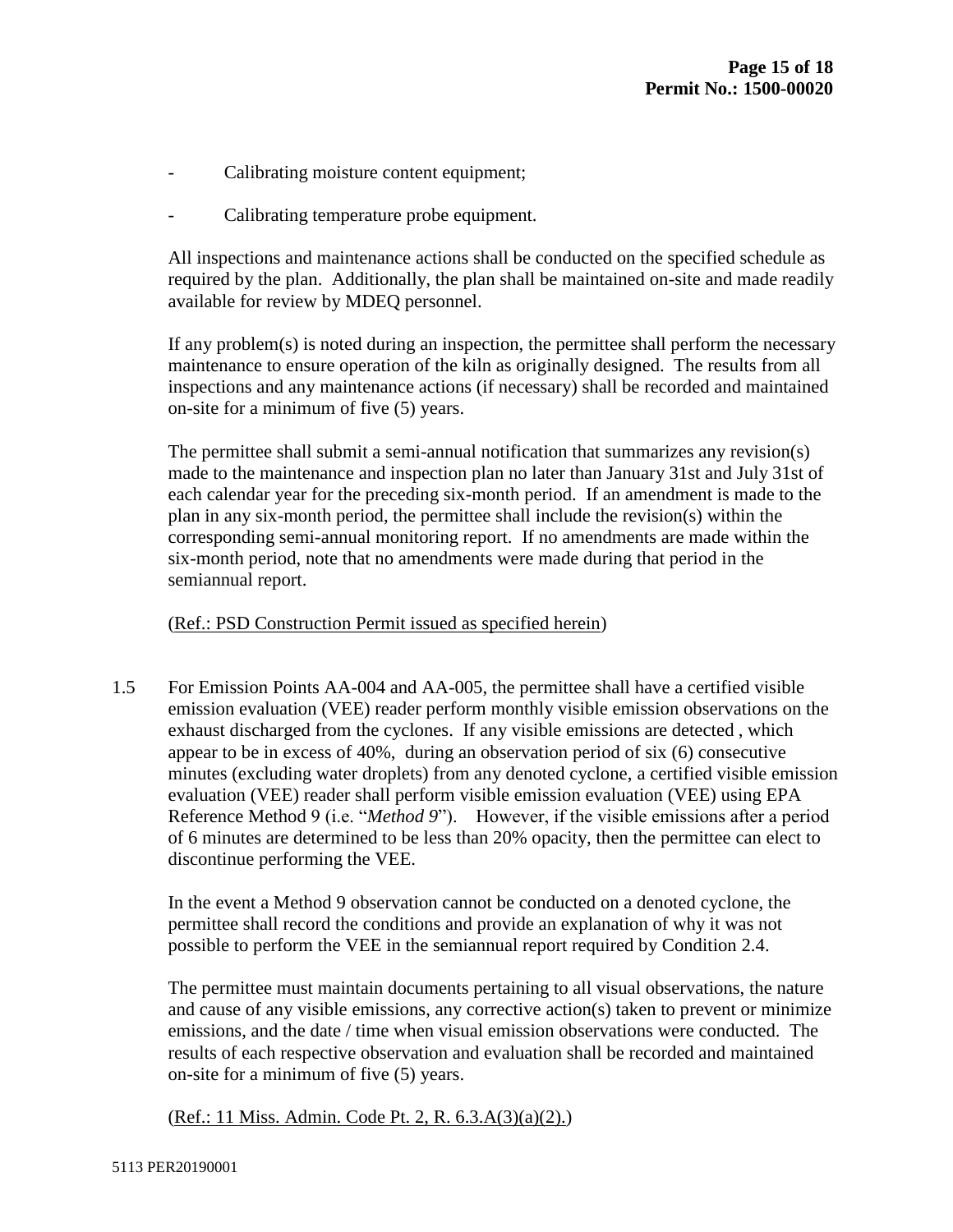#### **SECTION 2. RECORDKEEPING AND REPORTING REQUIREMENTS**

2.1 For Emission Points AA-001 and AA-002, the permittee shall submit a letter/notification certifying the construction of the kilns within thirty (30) days of completion.

#### (Ref.: 11 Miss. Admin. Code Pt. 2, R. 2.2.B(11).)

2.2 For Emission Points AA-001 and AA-002, the permittee shall submit a semi-annual report detailing the monthly throughput of dried lumber produced in thousand board feet (MBF) and 12-month rolling total calculated for each month in the semiannual period no later than January 31st and July 31st of each calendar year for the preceding six-month period.

(Ref.: 11 Miss. Admin. Code Pt. 2, R. 6.3.A(3)(c)(1).)

2.3 For Emission Points AA-001 and AA-002, the permittee shall submit an annual report detailing any occurrence and duration of the kiln not operating in accordance with established work practice standards and/or the manufacturer's specifications no later than January 31st of each calendar year for the preceding year.

(Ref: 11 Miss. Admin. Code Pt. 2, R. 6.3.A(3)(c)(1).)

2.4 For Emission Points AA-001 and AA-002, the permittee shall submit semi-annual reports summarizing the emission rates of Volatile Organic Compounds (VOC), calculated using the recorded monthly throughput required in Condition 1.1, for each consecutive 12 month period. The 12-month rolling total VOC emissions shall be reported in tons per year for each month of the semiannual period. The reports shall be submitted no later than January 31st and July 31st of each calendar year.

All records and calculations shall be kept in log form and must be made available for review upon request during any inspection visit by the Office of Pollution Control. All records shall be maintained on site for a period of five (5) years following the date of such record.

(Ref: 11 Miss. Admin. Code Pt. 2, R. 6.3.A(3)(c)(1).)

2.5 For Emission Points AA-001 and AA-002, the permittee shall submit a report of the annual average moisture content of dried lumber from each kiln, as measured after the planer mill, no later than January 31st of each calendar year for the preceding year.

If the certification denotes non-compliance with the minimum moisture content of 12%, the permittee shall include with the annual certification the corrective action(s) taken or proposed to ensure a minimum moisture content of 12% is maintained.

(Ref.: 11 Miss. Admin. Code Pt. 2, R. 6.3.A(3)(a)(2).)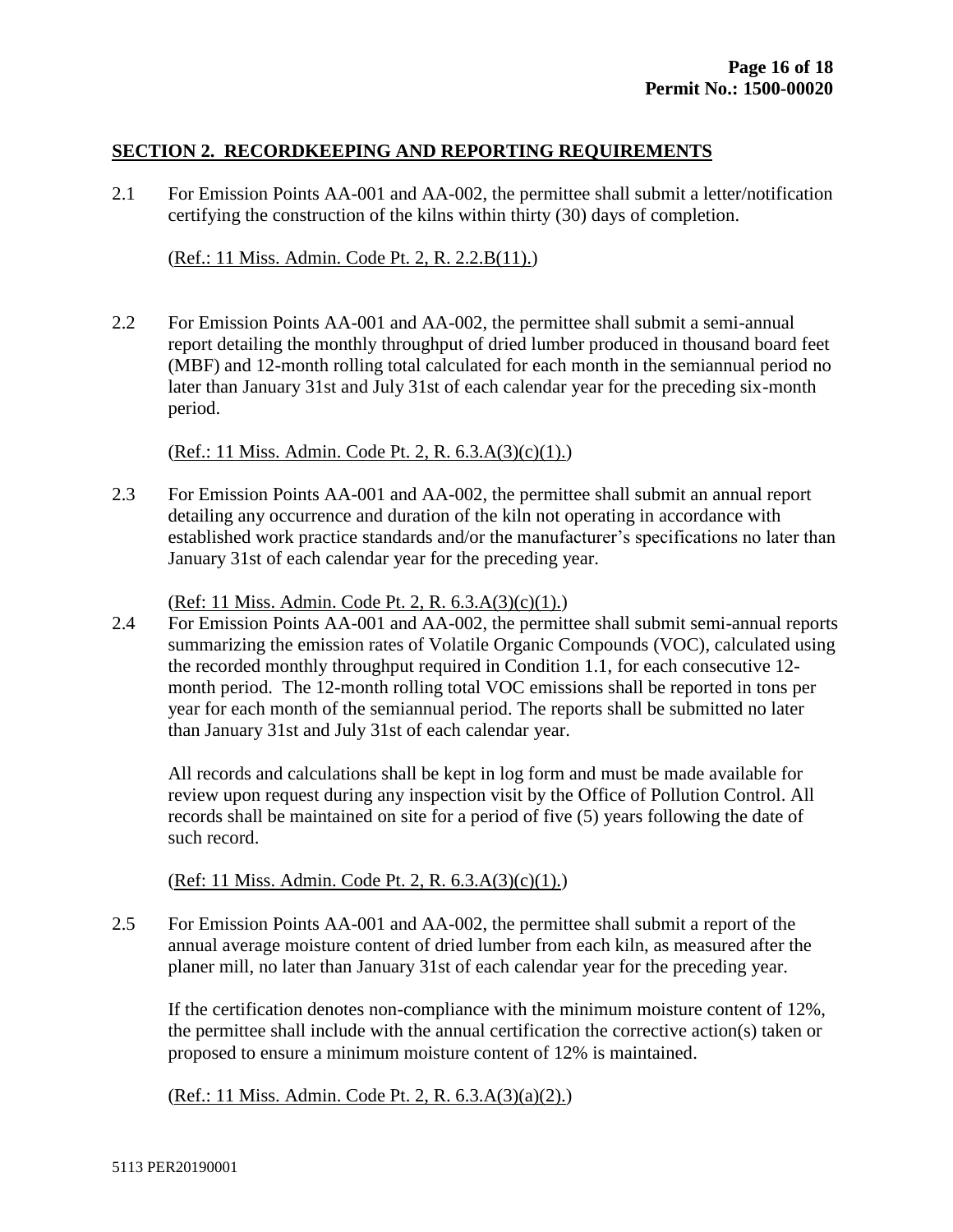2.6 For Emission Points AA-001 and AA-002, the permittee shall submit the initial plan that establishes work practice standards in accordance with the manufacturer's specifications for batch direct-fired kiln operations to the MDEQ within ninety (90) days upon issuance of this permit. Thereafter, the permittee shall submit a semi-annual notification that summarizes any revision(s) made to the maintenance and inspection plan no later than January  $31<sup>st</sup>$  and July  $31<sup>st</sup>$  of each calendar year for the preceding six-month period. If an amendment is made to the plan in any six-month period, the permittee shall include the revision(s) within the corresponding semi-annual monitoring report.

#### (Ref.: 11 Miss. Admin. Code Pt. 2, R. 6.3.A(3)(a)(2).)

- 2.7 For Emission Points AA-004 and AA-005, the permittee shall submit a semi-annual report that details the following provisions no later than January  $31<sup>st</sup>$  and July  $31<sup>st</sup>$  of each calendar year for the preceding six-month period:
	- Any occurrence when a VEE is performed;
	- The reason(s) that prompted the VEE;
	- Any action(s) taken to correct the issue(s).

#### (Ref.: 11 Miss. Admin. Code Pt. 2, R. 6.3.A(3)(c)(1).)

2.8 For Emission Points AA-004 and AA-005, the permittee shall submit a semi-annual report that details any occurrence and duration of either denoted cyclone malfunctioning and/or becoming non-operational no later than January  $31<sup>st</sup>$  and July  $31<sup>st</sup>$  of each calendar year for the preceding six-month period. The report shall also outline any maintenance action(s) performed to restore the cyclone(s) to its usual manner of operation.

(Ref.: 11 Miss. Admin. Code Pt. 2, R. 6.3.A(3)(c)(1).)